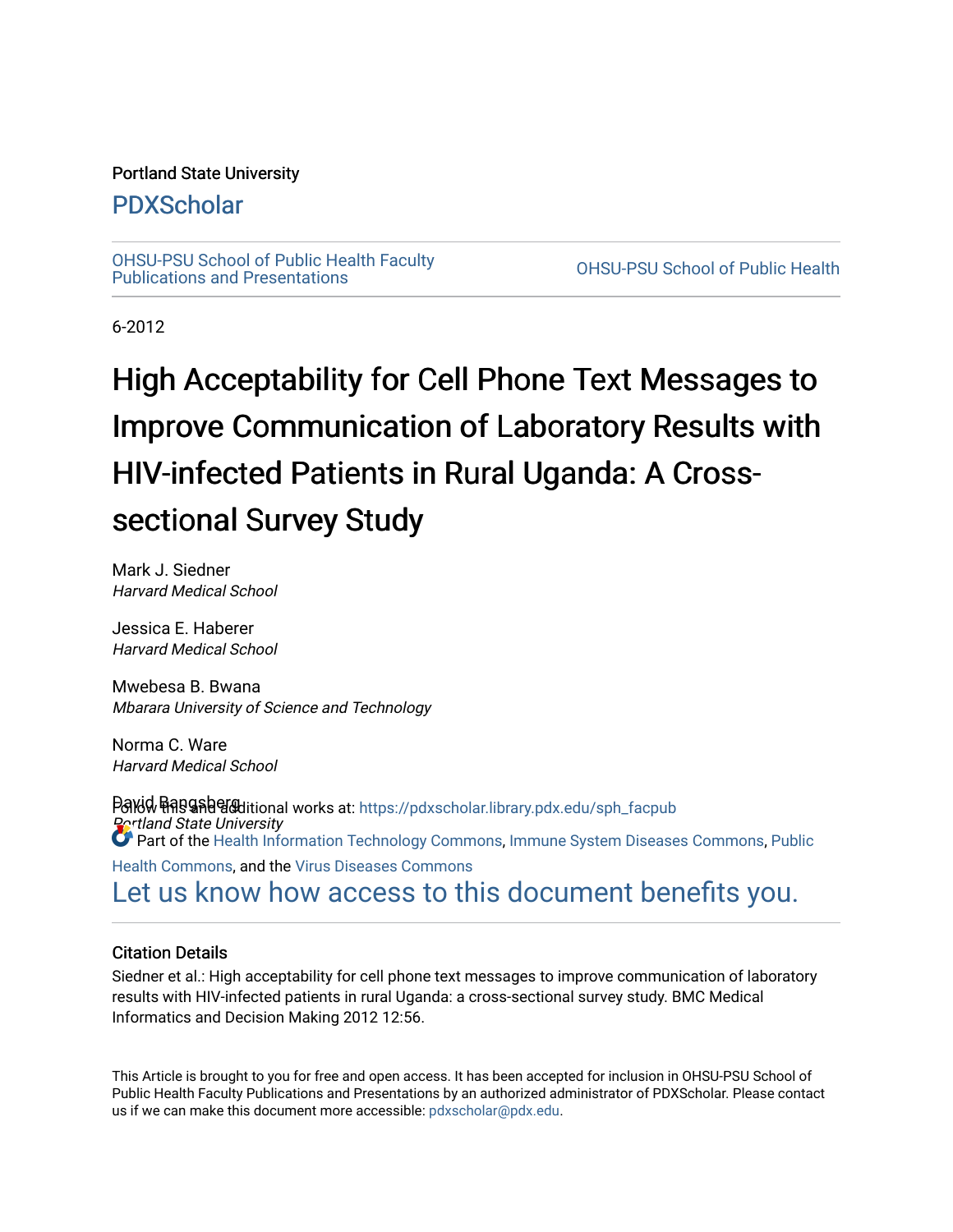## **RESEARCH ARTICLE Example 2018 12:00 Open Access**

# High acceptability for cell phone text messages to improve communication of laboratory results with HIV-infected patients in rural Uganda: a cross-sectional survey study

Mark J Siedner<sup>1\*</sup>, Jessica E Haberer<sup>2</sup>, Mwebesa Bosco Bwana<sup>3</sup>, Norma C Ware<sup>2</sup> and David R Bangsberg<sup>1,2,3,4</sup>

### Abstract

**Background:** Patient-provider communication is a major challenge in resource-limited settings with large catchment areas. Though mobile phone usership increased 20-fold in Africa over the past decade, little is known about acceptability of, perceptions about disclosure and confidentiality, and preferences for cell phone communication of health information in the region.

Methods: We performed structured interviews of fifty patients at the Immune Suppression Syndrome clinic in Mbarara, Uganda to assess four domains of health-related communication: a) cell phone use practices and literacy, b) preferences for laboratory results communication, c) privacy and confidentiality, and d) acceptability of and preferences for text messaging to notify patients of abnormal test results.

Results: Participants had a median of 38 years, were 56% female, and were residents of a large catchment area throughout southwestern Uganda. All participants expressed interest in a service to receive information about laboratory results by cell phone text message, stating benefits of increased awareness of their health and decreased transportation costs. Ninety percent reported that they would not be concerned for unintended disclosure. A minority additionally expressed concerns about difficulty interpreting messages, discouragement upon learning bad news, and technical issues. Though all respondents expressed interest in password protection of messages, there was also a strong desire for direct messages to limit misinterpretation of information.

**Conclusions:** Cell phone text messaging for communication of abnormal laboratory results is highly acceptable in this cohort of HIV-infected patients in rural Uganda. The feasibility of text messaging, including an optimal balance between privacy and comprehension, should be further studied.

Keywords: SMS, Cellular phones, HIV, Sub-Saharan Africa, Confidentiality, Privacy

### Background

Transportation to clinic visits and communication between patients and providers are among the challenges that complicate optimal health care delivery in rural, resource-limited settings (RLS) [\[1](#page-6-0)-[4\]](#page-6-0). Abnormal laboratory results are a particular challenge. When ordering tests with potentially abnormal results, clinicians and/or patients must decide between an early return visit within

<sup>1</sup>Department of Infectious Disease, Massachusetts General Hospital, Harvard Medical School, 55 Fruit St., GRJ-5, Boston, MA 02114, USA Full list of author information is available at the end of the article

days to weeks, often at significant cost to the patient, or the standard months-long return with the threat of delaying a response to an abnormal result. More efficient and effective provider-patient communication strategies could improve management of abnormal laboratory results, as well as other aspects of HIV/AIDS care in RLS as noted by recent United Nations recommendations [[5\]](#page-6-0).

The widespread availability of mobile communication, along with its ease of use and relatively low cost make it a promising medium to improve health related communications in resource poor settings [[6\]](#page-6-0). Mobile phone



© 2012 Siedner et al.; licensee BioMed Central Ltd. This is an Open Access article distributed under the terms of the Creative Commons Attribution License [\(http://creativecommons.org/licenses/by/2.0\)](http://creativecommons.org/licenses/by/2.0), which permits unrestricted use, distribution, and reproduction in any medium, provided the original work is properly cited.

<sup>\*</sup> Correspondence: [msiedner@partners.org](mailto:msiedner@partners.org) <sup>1</sup>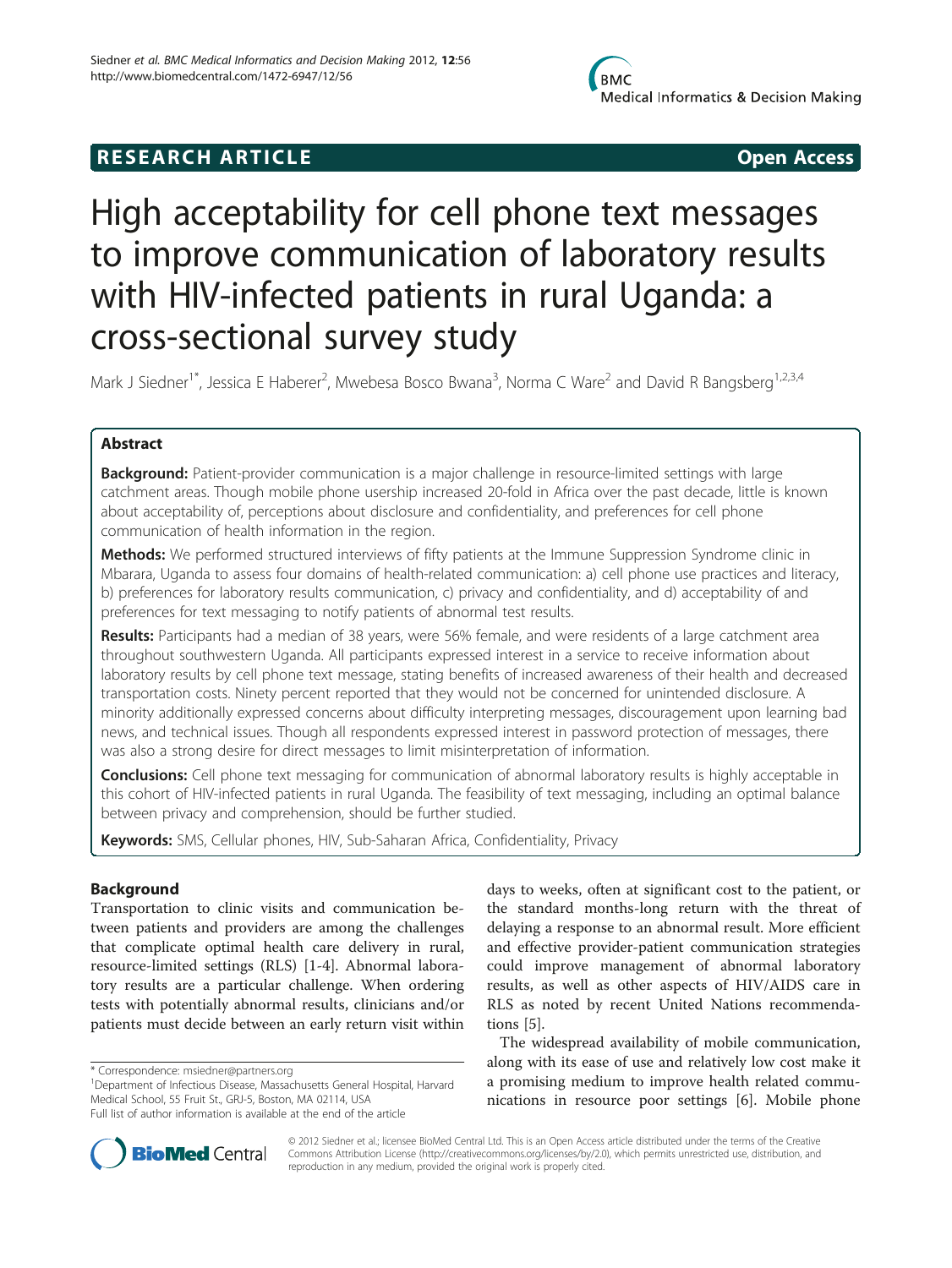subscriptions have increased over six-fold globally to nearly 90 per 100 people during the period 2000–2011 [[7\]](#page-6-0). The most substantial increases in cell phone access have occurred in sub-Saharan Africa, where cell phone connectivity increased from approximately 5 to 70% and subscribership increased from 16 to 380 million users from 2000 to 2008 [[8\]](#page-6-0). In Uganda, access increased nearly 80-fold to 38 subscribers per 100 inhabitants over the period 2000 to 2011 [[7\]](#page-6-0). Studies in resource rich areas have demonstrated efficacy of SMS text messaging to motivate an array of positive health behaviors including increased sunscreen use [\[9](#page-6-0)], smoking cessation [\[10](#page-6-0)], returning to care for sexually transmitted infection treatment [\[11\]](#page-6-0), improved glucose control in diabetics [\[12,13](#page-6-0)], and weight loss in obese patients [\[14](#page-7-0)]. Though more studies are needed, early studies of cell phone use to improve HIV-related communication in resource limited settings have shown benefits in reducing missed clinic visits and improving medication adherence [\[15-17](#page-7-0)].

Despite these positive findings, few data exist on the acceptability and feasibility of cell phone text messaging for health communications in RLS [[18-20](#page-7-0)]. Patient privacy, confidentiality, and literacy are important patientcentered issues to consider prior to implementing and disseminating mobile technology for health care purposes in order to promote uptake and effectiveness. At the Immune Suppression Syndrome (ISS) Clinic in Mbarara, Uganda, clinic staff has been interested in investigating cell phone communication as a means of informing patients about abnormal test results and motivate early return to clinic when appropriate. We were unable to find any prior studies about cellular phone messaging to alert patients about abnormal test results in HIV-infected populations in sub-Saharan Africa. As such, we performed a mixed-methods study of quantitative and qualitative interviews to determine: a) cell phone use practices and literacy, b) preferences for laboratory result communication, c) privacy and confidentiality, and d) acceptability of and preferences for text messaging of health information.

#### Methods

#### **Overview**

We performed a cross-sectional survey of participants recruited from the pre-visit triage room at the Immune Suppression Syndrome (ISS) clinic at Mbarara Regional Referral Hospital. The Mbarara district has a population of approximately 400,000 residents, of whom approximately 80% live in outlying rural areas [[21\]](#page-7-0). Inclusion criteria for the study included age greater than 17 years and self-reported access to a cell phone. We interviewed consecutive patients presenting to the clinic who met the inclusion criteria and agreed to participate after written informed consent. A trained research assistant

conducted the interview in Runyankole, the local language, using a voice recorder in a private room over 30– 60 minutes after the clinical encounter. Responses were back-translated into English and entered into an online REDCap electronic database [\[22](#page-7-0)]. A study coordinator reviewed data entry for all 50 surveys for quality assurance.

Data were extracted and analyzed using Stata version 11.2 (StataCorp, College Station, TX). The study protocol was approved by the ethical review committees at Partners Healthcare, the Mbarara University of Science and Technology, and the Ugandan National Council of Science and Technology.

#### Survey characteristics

We designed the interview to cover four primary domains of health-related communication in our patient population: a) cell phone use practices and literacy, b) satisfaction with and preferences for clinic laboratory result communications, c) privacy and confidentiality issues about health-related communication, and d) acceptability of and preferences for cell phone text messaging to notify patients about abnormal test results. We probed in detail about preferences for text message communications including preference for coded versus direct messages, optimal scheduling and content of messages, and methods to enhance patient privacy. Surveys were written in English, translated into Runyankole and then back translated into English by a separate translator to optimize fidelity of the original question format. To elicit feedback about question comprehension in the local language prior to study initiation, the survey was piloted with two local staff.

#### Analyses

We determined the frequency and distribution of demographic characteristics and responses to quantitative questions. We used the Z-test of proportions to compare responses to dichotomous quantitative questions. For open-ended questions, study investigators divided responses into major themes. The complete script of the English version of the survey is available with this article (Additional file [1](#page-6-0): Appendix 1).

#### Results

#### **Participants**

Fifty patients were enrolled and completed the survey. Four participants were not enrolled due to: lack of cell phone ownership (2), declined consent (1), or did not have the required time available to complete the interview (1). The median age of participants was 38 years (range 20–53) and 56% were female. Twenty-two participants (44%) were from the Mbarara district. The remaining 28 participants were from a total of 10 other districts in Uganda.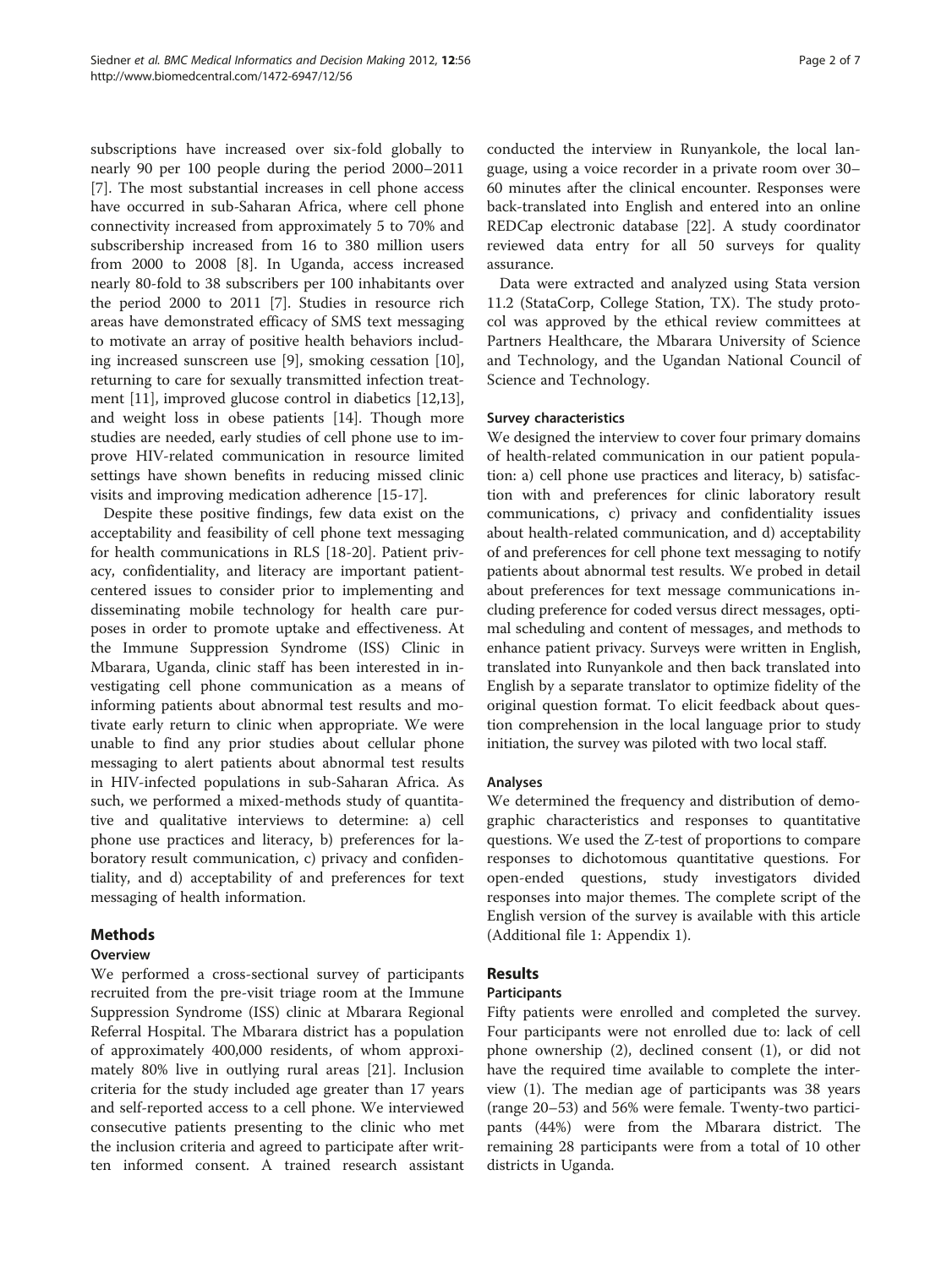#### Cell phone use practices and literacy

All participants reported cell-phone ownership. A sizeable minority (18%) used multiple cell phones in the past seven days, but most (80%) reported multiple cell phones in their household. Nearly half of participants (48%) use more than one cell phone carrier by way of owning multiple subscriber identity module (SIM) cards.

Most participants reported access to cell phones 24-hours per day (70%). The most common period without access was after sunset (26% of participants), when nearly one third of participants (32%) shut off their phones. All respondents reported access to their phones seven days per week.

Ninety and 44% of participants reported the ability to read and write Runyankole and English, respectively. Most participants (96%) receive and know how to open and access (90%) SMS messages. Notably, when asked, "Which of these methods are acceptable ways for your doctor to tell you about abnormal laboratory test results?" the three participants who reported they could not read Runyankole also reported acceptability of an SMS text messaging system for reporting of laboratory results. When asked specifically about their thoughts on SMS communication ("Imagine that your doctor wants you to know an important piece of information like an abnormal lab test. How would you feel if he sent you that information by SMS text message to your cell phone?") These participants cited reliance on friends for family members for interpretation of results, for example:

I would be very glad because I have broken the ignorance. This is a quick and a comforting way to talk to us and a clear sign that they care for us. If I get the message I call my treatment supporter to read for me the message.

Participants receive a median of 3–5 messages per week (range 0 – greater than 20). Most participants reported that they could receive SMS texts free of charge (87.5%, 29/35). In contrast, all participants (27/27) reported they were charged to send SMS messages. The median cost per message was \$0.04/message (range  $$0.02 - 0.20$ ).

#### Satisfaction with clinic laboratory result communications

Ninety percent of participants reported they usually learn about test results from their clinician at the following visit, while an additional 8% report they do not typically find out their results. While 37 of 50 (74%) participants reported that learning the laboratory result from the physician during the following visit was acceptable, 90%, 98% and 100% also found recorded voice message, phone calls, and text messages acceptable respectively  $(p < 0.001$  for all comparisons versus learning from physician). Though 82% reported they would return to clinic earlier if they were aware of abnormal test results, participants also reported returning to clinic is difficult because of transport costs (84%), personal illness (52%), work (18%) or family obligations (10%).

#### Privacy and confidentiality issues related to health communication

Ninety eight percent of participants had disclosed their diagnosis to at least one person and 78% (32/41) had disclosed to their primary partner. Although 90% reported they were not afraid that a cell phone message would disclose their HIV-status:

I don't see any worries because even the people that use my phone they have that use it with my consent and when am there seeing them.

I don't have any worries because this is aimed at helping my health. I don't mind privacy. I have overcome stigma and am happy this way;

four participants (8%) specifically listed a fear of breach of privacy related to cell phone text messaging about health:

The problem might come to couples who have not disclosed to each other this might cause a conflict if the other partner sees the message.

We have many friends who can easily pick your phone, check your inbox, and get to know your private information. It would be good to delete the SMS after reading.

When asked what the clinic could do to ensure confidentiality of the cell phone communication system, answers typically fell into one of four major themes:

- i. Text message privacy is the responsibility of the patient (13 respondents): For those who haven't disclosed they can delete the SMS after reading the message. The issue of privacy is largely the responsibility of the receiver;
- ii. Clinic staff should maintain a reliable and secure database system (12 respondents): You should delete/protect the database from where the messages are being sent from your system...
- iii. Clinic staff should provide instruction on use of the system and risks of disclosure (13 respondents): First ask the patient on his phone usage and then you agree on how it works. Explain to the patient the possible risks so that they are aware.
- iv. Ensure anonymous messages (3 respondents).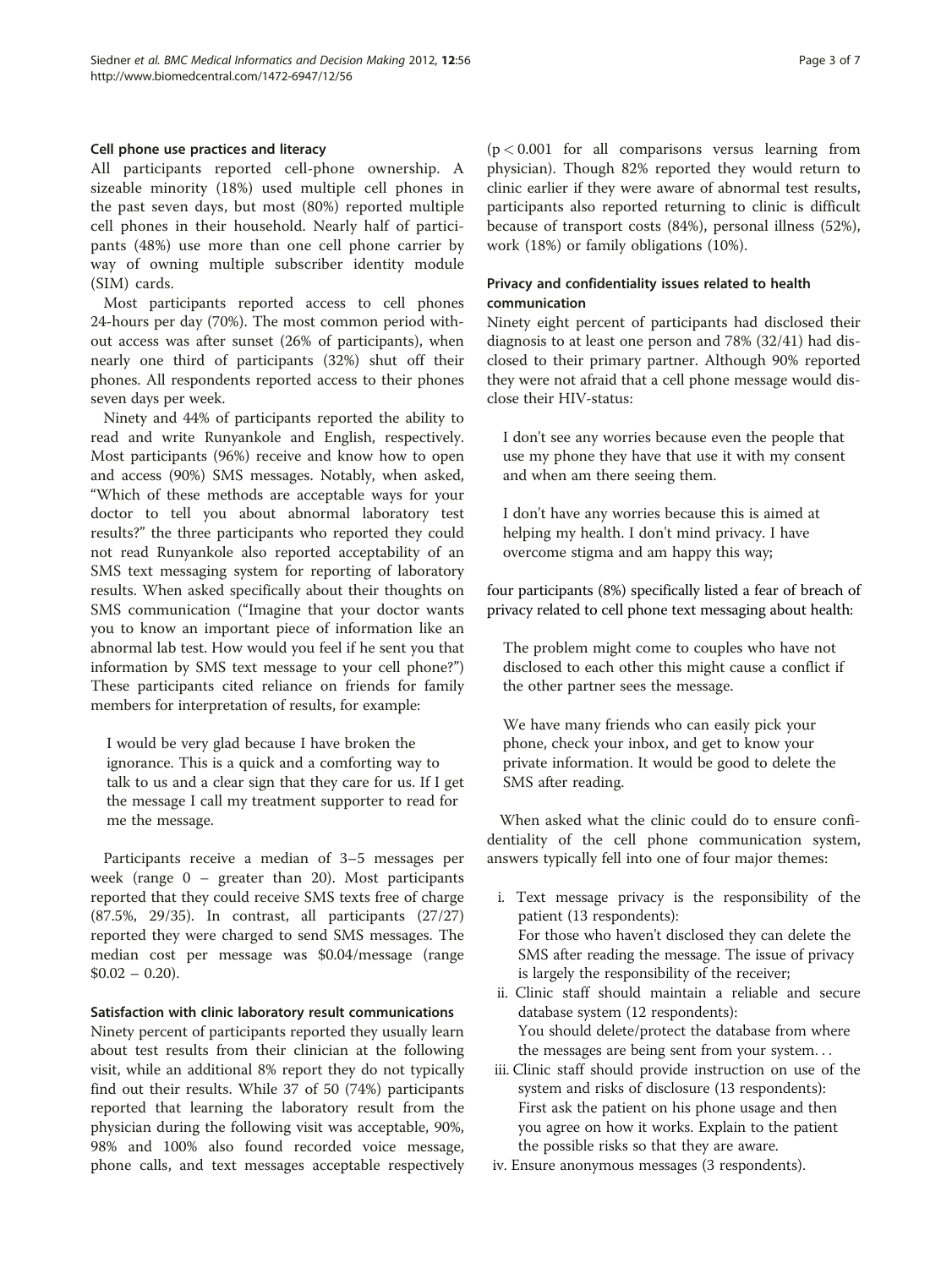When asked further about the use of a personal identification number system to protect health-related messages ("What if we required a password that only you would know that would be required to open the message? Would this help to make your results confidential or would this inconvenience you?"), 88% (44/50) responded positively. The remaining cited challenges about remembering the PIN and unnecessary inconvenience because they had disclosed to family members and therefore declined the need for increased privacy measures.

#### Acceptance of and preferences for cell phone text message communications

All participants reported that they would like to receive health-related communications via cell phone messaging and that an automated system of cell phone text messaging with information about test results at the clinic would be helpful. When asked about the benefits and risk of such a system, the majority 88% (44/50) discussed benefits of improved communication and overall clinical care:

We at times come and if you don't ask the doctor he normally forgets to tell you but with an SMS it will help you know. At times your next visit might be a public holiday and you find the hospital closed.

Most of us are dying out of ignorance so with a message we will quickly discover our status.

Others 12% (6/50) reported that such a system would decrease the cost of care:

It will save the cost of transport because we come and we find nothing ready for almost four times of coming to the clinic and going with no achievement. So it would make us come when we are sure.

Though all listed benefits, a minority also expressed concerns about the system including disclosure 14% (7/50), illiteracy 8% (4/50), potential to increase stress 6% (3/50), technical issues 6% (3/50), and difficulty accessing transport 4% (2/50).

When asked to explain how they would feel personally about receiving a message on their phone with information about an abnormal test result, the majority (72%; 36/50) responded positively without reservation.

It's okay, because it's quick and cost effective. It's a better way to communicate when something is so urgent.

This influences you to come to the clinic for consultation. This is a good way to communicate because it helps me know my status.

Some participants (26%; 13/50) expressed anxiety about learning about abnormal test values over the phone:

It might scare you a bit but I would appreciate since he cares about me. I think this would help patients relate better with doctors, and I would act accordingly.

It might scare me a little bit, I would like to know what else I can do, so I would come back to the clinic. I would tell a friend to help me relieve my mind...

When asked, "Please rank from most important to least important to you the features of a text message about test results", participants ranked i) specificity of message, ii) language, iii) privacy, iv) clarity, and v) length. Notwithstanding a preference for specificity, 24 participants (48%) prefer a direct to a pre-specified coded message (example for direct message: "Your laboratory tests are ready, please return to clinic" example of pre-specified, coded message: "ABCDEFG").

When asked what worries they have about receiving messages, most (66%; 33/50) reported they had no worries:

I don't have any worries because this is aimed at helping my health. I don't mind privacy. I have overcome stigma and am happy this way.

Three participants said they could be discouraged or startled by the result:

It depends on the message if it is too bad that the sickness is beyond the doctor's control. Otherwise I don't think this affects privacy since everyone knows my status and in case I don't understand the message then I can inquire.

Technical issues were a cause of worry for some participants (14%; 7/50):

The only worry is when my battery is down and the message is urgent.

All participants favored a chance to respond to health communications with an opportunity to reply by SMS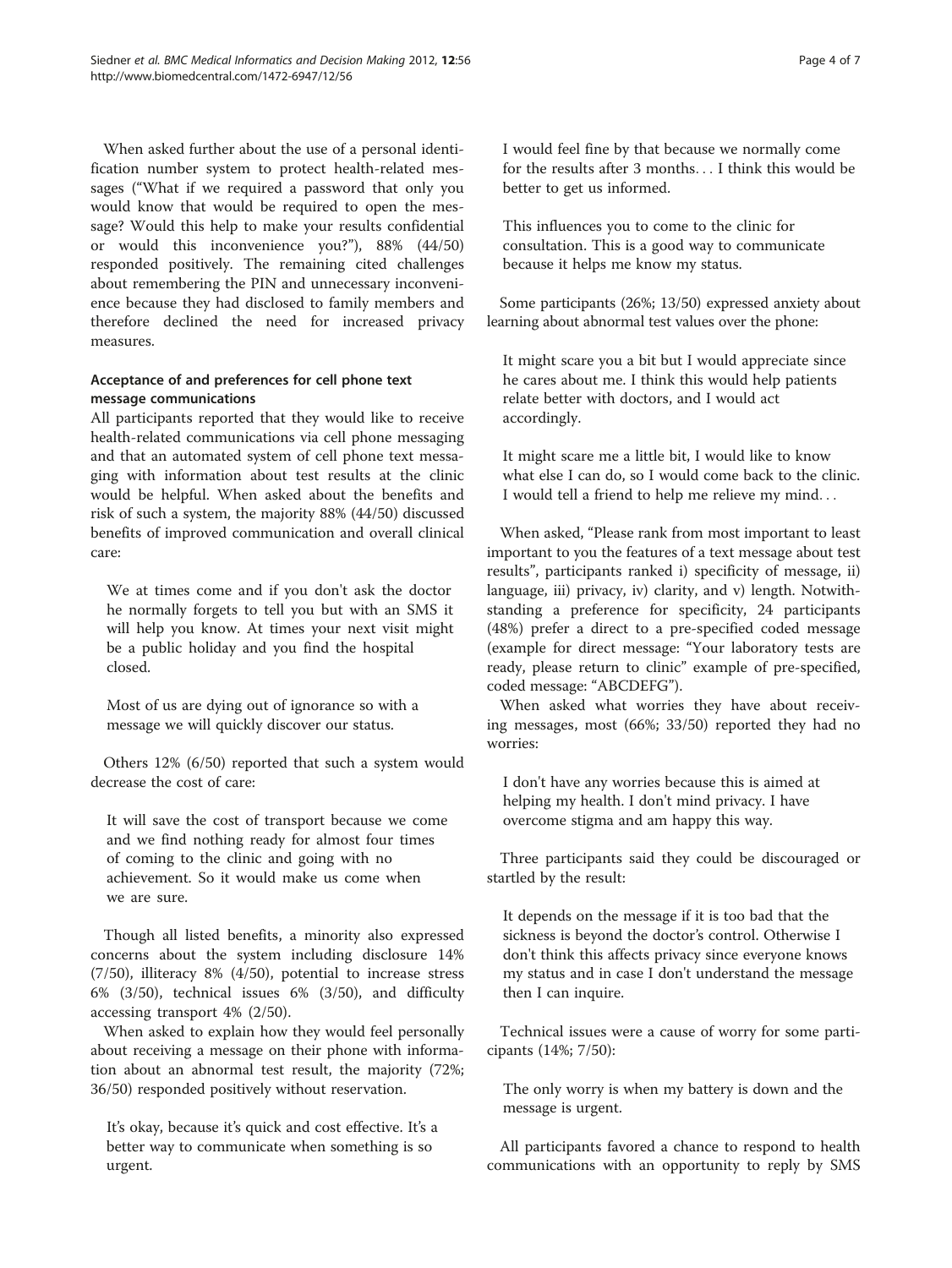84% (42/50), call back 50/50 (100%), and/or return to clinic 21/50 (42%).

When asked to describe a preferred message in their own words, 49 of 50 (98%) participants gave an example using words (at least one of "test", "result", "CD4", "blood", "treatment" or "clinic"), which could potentially reveal health-related information:

I would like it short and clear. From the lab tests we took the results were not good come back to the clinic on this date.

Seven patients also specifically included a patient's name in their example message:

Mr X, from our lab tests you had abnormal results, but there is help

The most preferred messages from a list of 8 prespecified options were: i) "This is an important message from your doctor. You had an abnormal test result. You should return to clinic as soon as possible,"; ii) "You had an abnormal test result. You should return to clinic as soon as possible," and iii) "Your doctor would like to talk to you. Please come to clinic."

#### **Discussion**

In a survey of 50 HIV-infected patients in care in rural Uganda with access to cell phones, we found nearly universal acceptability for communication of information about laboratory test results via cell phone text messages. Though most participants interviewed reported literacy with the local language, those who were illiterate also expressed interest in receiving SMS messages, stating they could identify a literate person to communicate the messages. A significant proportion of patients preferred SMS communication of laboratory results to the existing system of learning laboratory results at the next clinic visit. Participants also cited secondary benefits from cellular phone messaging of laboratory result information including improved relationship with clinic staff and providers and decreased transportation costs from less frequent clinic visits.

In this cohort, concerns about breach of privacy from cell phone messaging of health information were rare. Perceptions of and expectations for maintaining confidentiality vary by region and culture. Published literature contains little guidance on these variations. One report from the Kwazulu region of South Africa described a patient-driven practice of "shared confidentiality," or acceptability of disclosure by providers of HIV-status to close relatives [\[23\]](#page-7-0). For those participants in our study who did express concerns about confidentiality, there was interest in use of both coded messages and PIN

codes to protect confidentiality. Prior studies have reported some difficulty in comprehension with PIN activation [\[24\]](#page-7-0). There is a near complete lack of published data and great need to evaluate the acceptability and feasibility of methods to optimize the confidentiality of mobile phone communications including password protected messages, coded messages, direct voice messages, and interactive-voice response formats. We plan to compare comprehension and acceptability of coded messages and use of a PIN code as part of a planned health-communication intervention at the HIV clinic in Mbarara in future studies. Finally, while concerns about disclosure were uncommon, disclosure can cause significant social and physical harm. As such, it is important that patients understand and accept these risks prior to sending sensitive SMS information.

Another concern expressed by study participants was the potential for anxiety caused by receipt of bad news with electronic messages. All participants expressed interest in the opportunity to call back after receipt of a message and most also expressed interest in a texting option. Other strategies to mitigate anxiety from receipt of bad news include enabling walk-in appointments for patients after abnormal test results and using personal voice calls instead of messages for particularly critical results. The strategies should be considered in future use of technologies to communicate health information with patients.

Access to multiple cell phones in the home (80% of participants) and SIM cards (48%) was common in this cohort. Developers of cellular phone messaging applications for health care communication should leverage these features to increase uptake and usability of these platforms. Though patients are typically asked for a single phone number, a preferable system might allow inclusion of multiple cellular phone numbers in order of preference. This strategy might increase rates of successful patient communication by overcoming challenges related to network reliability, phone battery charge, and shared phones. One resulting challenge will be restricting information to the intended recipient. PIN code access to messages and/or coding messages, which were acceptable in this cohort, might provide a solution if it proves feasible in practice.

Our findings are similar to others who have queried patient acceptance of cell phone communications in resource poor settings. A survey of 300 patients in Durban found nearly universal acceptance (96%) for text message communications from HIV providers [[18\]](#page-7-0). Another survey of approximately 30 HIV-infected patients in Peru found relatively less interest, but that a substantial a majority of HIV-infected patients (74%) were interested in receiving cell phone text message reminders about HIV medication use [[19\]](#page-7-0). In contrast to our findings, a study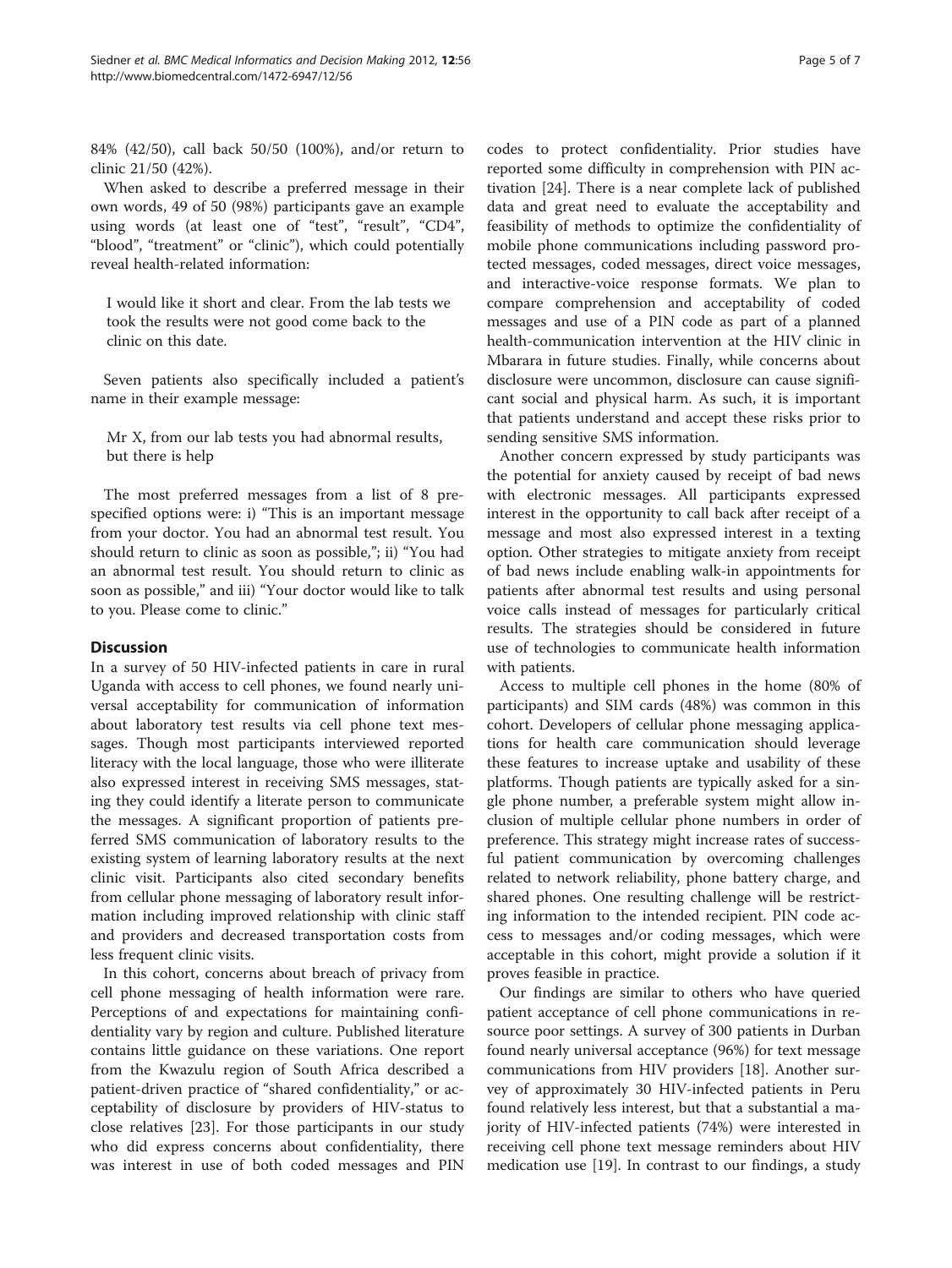<span id="page-6-0"></span>of students in secondary school also conducted in Mbarara found that only about half of all students, and 60% of those who owned cell phones reported interest in using text messages to learn about HIV [[25](#page-7-0)]. An important difference between our study population and theirs is that they interviewed perceivably healthy adolescents about preventative health information as opposed to patients in care who are seeking critical medical information about their health status.

There are several potential limitations to our study. The sample was small in order to collect detailed qualitative data. As such the quantitative estimates are imprecise. We studied a systematic sample of consecutive patients at a sub-Saharan, university-affiliated African HIV treatment center serving a rural population, and the results might not be generalizable to urban or exclusively rural settings. That said, our reported rates of disclosure to at least one contact  $(>90%)$  and to a primary partner (>75%) are similar to rates reported elsewhere in Uganda [[26,27\]](#page-7-0). This suggests that our findings concerning privacy of health communications might be generalizable to other populations.

#### Conclusions

Widespread availability and low cost of mobile phone technology makes it a promising medium to improve health related communication in resource-limited settings with large catchment areas. In Uganda, text messages cost between \$0.02 – 0.04 to send per message and are free to receive. Because transport and other structural barriers make clinic return difficult for many patients, a system to prioritize return for sick patients could help optimize patient and clinical resources. Given our findings of high acceptability for cell phone text messages among HIVinfected patients at a public clinic in rural Uganda, further study of the efficacy of this medium to improve patient-provider communication should be pursued. Mechanisms to balance patient privacy with fidelity of communication will be important for implementation.

#### Additional file

[Additional file 1:](http://www.biomedcentral.com/content/supplementary/1472-6947-12-56-S1.pdf) Cell Phone Messaging Acceptability Survey.

#### Competing interests

The authors report that they have no competing interests.

#### Authors' contributions

MS took the lead in study design, survey composition, analysis of data, and composition of the manuscript. JH assisted with study design and survey composition as well as significant review and editing of the manuscript. MB assisted with survey design and edited the manuscript. NW assisted with survey design and edited the manuscript. DB conceived the study, assisted with survey composition, and edited the manuscript. All authors reviewed and approved of the final version of the manuscript.

#### Acknowledgments

The authors would like to acknowledge the study participants for the time spent completing the study survey. We also acknowledge Isaac Aturinda and Alexander Lankowski for their dedicated efforts in assisting with study design, data collection, and response translations.

#### Support

David Bangsberg receives support from the National Institutes of Health (RO-1 MH54907, K-24 MH87227).

Jessica Haberer receives support from the National Institutes of Health (K23 MH087228).

Norma Ware receives support from the National Institute of Health R21 MH085550, K24 MH090894-01).

Mark Siedner receives additional support from the Harvard Global Health Institute and the Fogarty International Center (R24 TW007988). The Redcap database tool is provided by the Vanderbilt Institute for Clinical and Translational Research with NIH grant support (1 UL1 RR024975).

#### Author details

<sup>1</sup>Department of Infectious Disease, Massachusetts General Hospital, Harvard Medical School, 55 Fruit St., GRJ-5, Boston, MA 02114, USA. <sup>2</sup>Harvard Medical School, Boston, MA, USA. <sup>3</sup>Mbarara University of Science and Technology, Mbarara, Uganda. <sup>4</sup>Ragon Institute of MGH, MIT and Harvard, Massachusetts General Hospital, Center for Global Health, Boston, MA, USA.

#### Received: 19 February 2012 Accepted: 21 May 2012 Published: 21 June 2012

#### References

- Geng EH, Bangsberg DR, Musinguzi N, Emenyonu N, Bwana MB, Yiannoutsos CT, Glidden DV, Deeks SG, Martin JN: Understanding Reasons for and Outcomes of Patients Lost to Follow-Up in Antiretroviral Therapy Programs in Africa Through a Sampling-Based Approach. J Acquir Immune Defic Syndr 2010, 53(3):405–411.
- 2. Maskew M, MacPhail P, Menezes C, Rubel D: Lost to follow up: contributing factors and challenges in South African patients on antiretroviral therapy. S Afr Med J 2007, 97(9):853–857.
- Tuller DM, Bangsberg DR, Senkungu J, Ware NC, Emenyonu N, Weiser SD: Transportation costs impede sustained adherence and access to HAART in a clinic population in southwestern Uganda: a qualitative study. AIDS Behav 2010, 14(4):778–784.
- 4. Weiser S, Wolfe W, Bangsberg D, Thior I, Gilbert P, Makhema J, Kebaabetswe P, Dickenson D, Mompati K, Essex M, et al: Barriers to antiretroviral adherence for patients living with HIV infection and AIDS in Botswana. J Acquir Immune Defic Syndr 2003, 34(3):281–288.
- 5. United Nations International Telecommunication Union, Measuring the information society -- the ICT development index 2009. 2009, http:// www.itu.int/ITU-D/ict/publications/idi/2009/material/IDI2009\_w5.pdf.
- 6. Lester RT, Gelmon L, Plummer FA: Cell phones: tightening the communication gap in resource-limited antiretroviral programmes? AIDS 2006, 20(17):2242–2244.
- 7. International Telecommunications Union Statistics., http://www.itu.int/ITU-D/ict/statistics.
- 8. Aker JC, Mbiti IM: Mobile Phones and Economic Development in Africa. Journal of Economic Perspectives 2010, 24(3):207–232.
- 9. Armstrong AW, Watson AJ, Makredes M, Frangos JE, Kimball AB, Kvedar JC: Text-message reminders to improve sunscreen use: a randomized, controlled trial using electronic monitoring. Arch Dermatol 2009, 145(11):1230–1236.
- 10. Rodgers A, Corbett T, Bramley D, Riddell T, Wills M, Lin RB, Jones M: Do u smoke after txt? Results of a randomised trial of smoking cessation using mobile phone text messaging. Tob Control 2005, 14(4):255–261.
- 11. Menon-Johansson AS, McNaught F, Mandalia S, Sullivan AK: Texting decreases the time to treatment for genital Chlamydia trachomatis infection. Sex Transm Infect 2006, 82(1):49–51.
- 12. Kim SI, Kim HS: Effectiveness of mobile and internet intervention in patients with obese type 2 diabetes. Int J Med Inform 2008, 77(6):399-404.
- 13. Rami B, Popow C, Horn W, Waldhoer T, Schober E: Telemedical support to improve glycemic control in adolescents with type 1 diabetes mellitus. Eur J Pediatr 2006, 165(10):701–705.